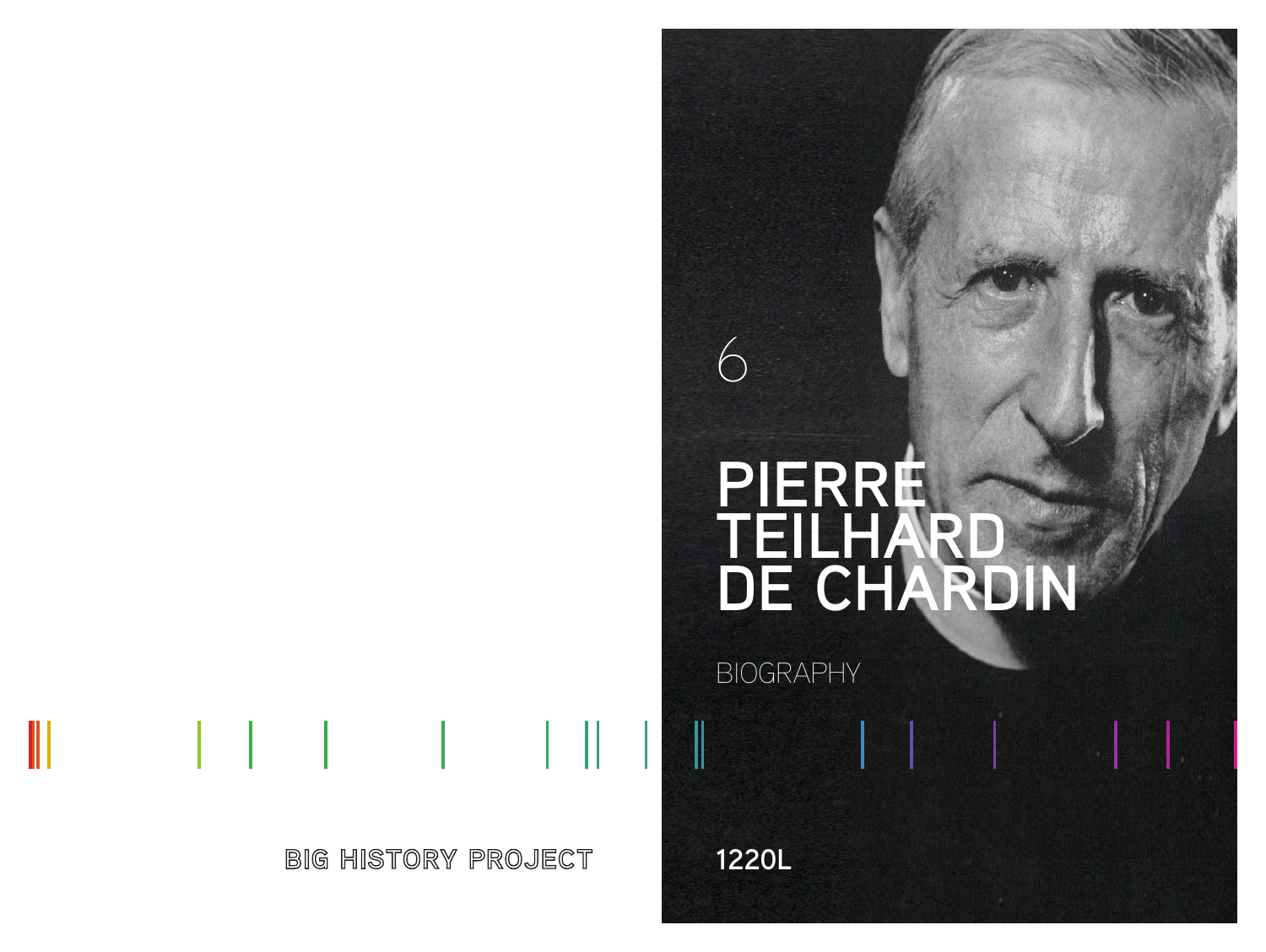## **PIERRE TEILHARD DE CHARDIN**

PALEONTOLOGIST, MYSTIC & JESUIT PRIEST

**Born** May 1, 1881 Orcines, France **Died** April 10, 1955<br>New York, New York

By Cynthia Stokes Brown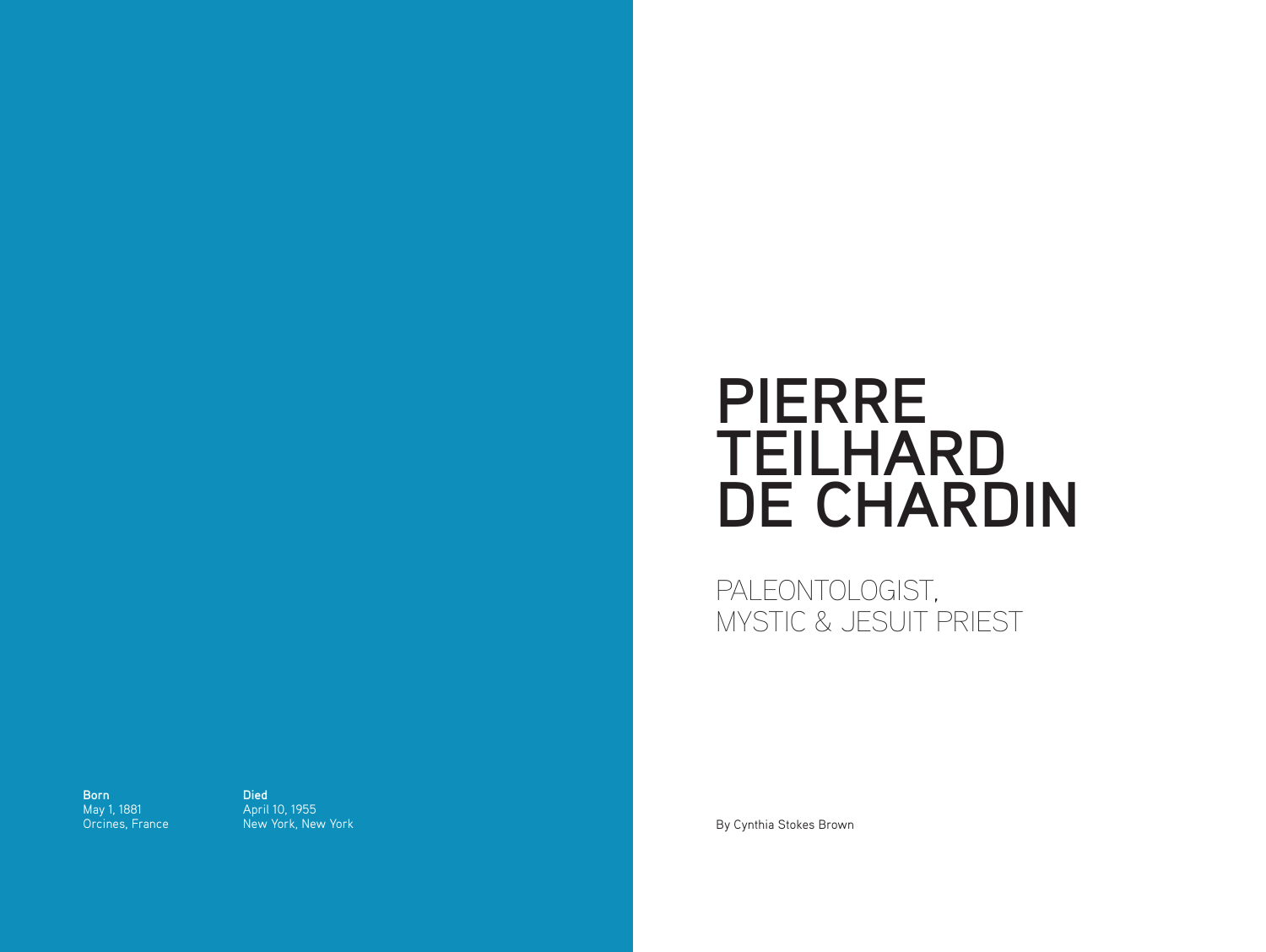As a paleontologist and a Catholic priest, Pierre Teilhard de Chardin formulated his own unique vision for a synthesis of science and religion.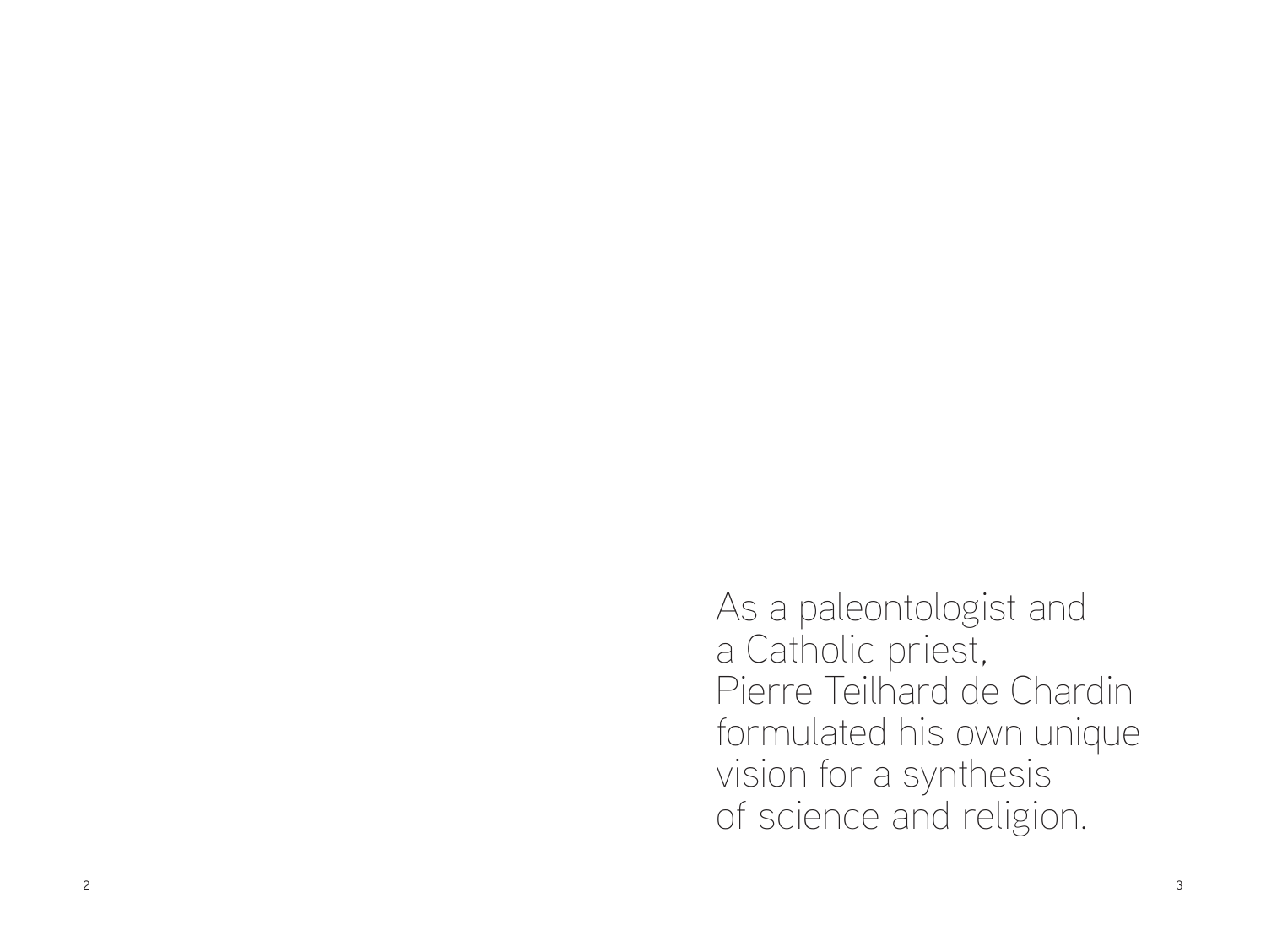#### Youth, vocation, and early thoughts on evolution

Pierre Teilhard de Chardin (pronounced tay-YAR-de-shar-DAN) was born on his family's estate in the countryside of central France. The nearest town, Clermont-Ferrand, was the birthplace of seventeenth-century mathematician and religious philosopher Blaise Pascal (1623 – 1662), best known for inventing a mechanical calculator and for writings that defended the Christian faith. Teilhard was the fourth of 11 children in a minor aristocratic family.

Teilhard's father was an amateur naturalist who collected rocks, insects, fossils, and plants. His deeply religious mother, the great-grandniece of the eighteenth-century French philosopher Voltaire, instilled in her son a devotion to Jesus. The family lived in the countryside among volcanic mountains and forested hills, and Teilhard grew to embrace both of his parents' greatest interests: love of the Earth and love of the Christian God.



Puy-de-Dôme is one of many dormant volcanos in central France

Shortly before he turned 11, Teilhard went to a Jesuit college to study philosophy and mathematics. Teilhard completed his studies in England in 1905 and was sent to teach chemistry and physics in Cairo, where he was enthralled by Egypt's natural beauty and collected fossils at every opportunity.

In 1908, Teilhard returned to England to study theology. There, in Henri Bergson's book *Creative Evolution* (published 1907), he encountered the idea that evolution is driven, not by natural selection, as Darwin believed, but by an *élan vital*, or vital force. Teilhard disagreed with Bergson's main idea (as do nearly all modern scientists), but he was inspired to form his own view that the cosmos itself is evolving. Writing in 1950, he described the effect Bergson's book had on him:

…I can now see quite clearly that the only effect that brilliant book had upon me was to provide fuel at just the right moment, and very briefly, for a fire that was already consuming my heart and mind. And that fire had been kindled, I imagine, simply by the coincidence in me…of the three inflammable elements that had slowly piled up in the depths of my soul over a period of thirty years. These were the cult of Matter, the cult of Life, and the cult of Energy. (The Heart of Matter, p. 25)

At 30, Teilhard was ordained a Catholic priest and the next year was sent to study in the paleontology laboratory of the National Museum of Natural History in Paris. There, he became interested in human paleontology.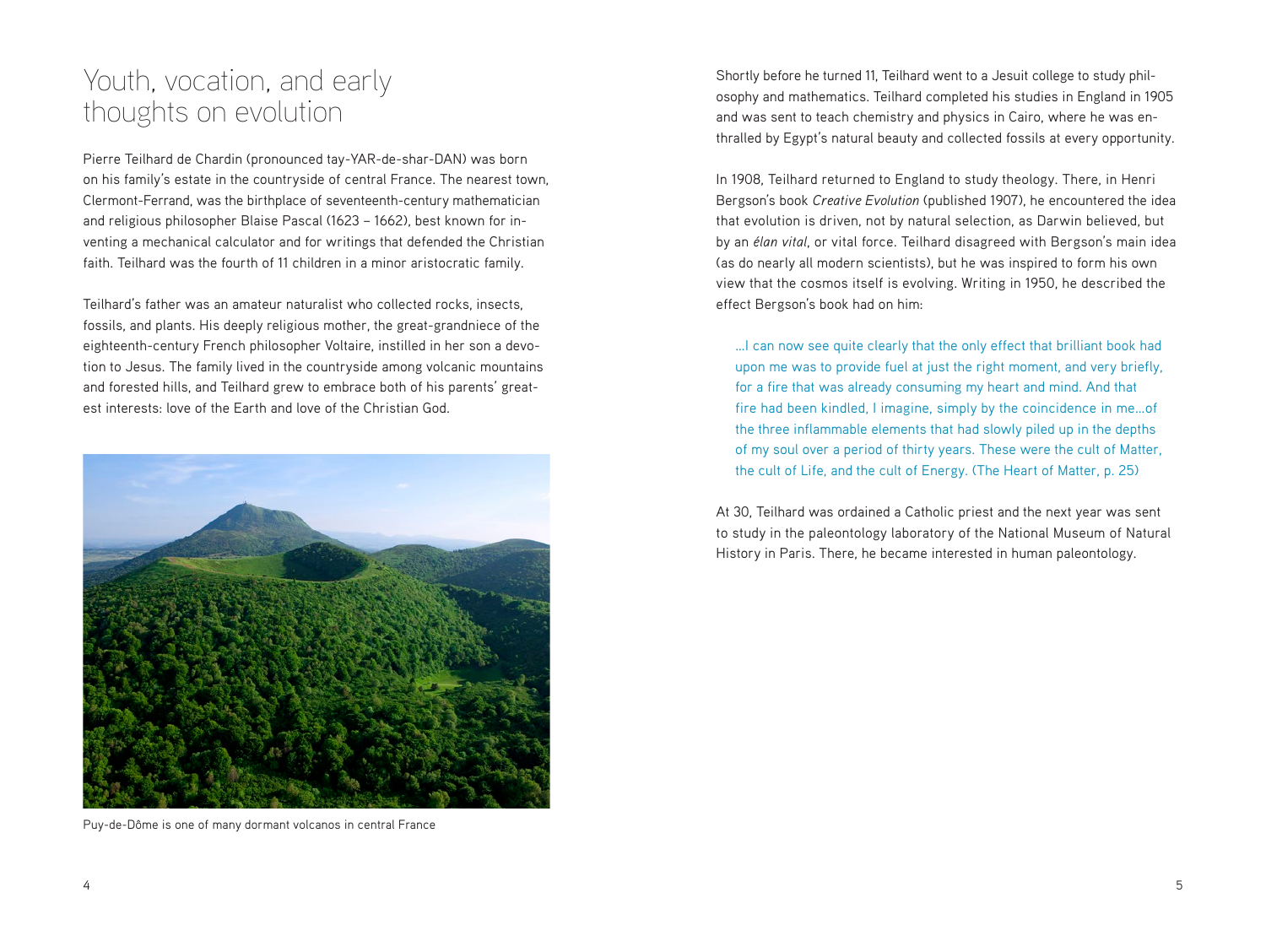### During the time of the world wars

Before Teilhard could finish his studies, however, World War I intervened. In December 1914, he became a stretcher-bearer at the front, where he witnessed the terrible carnage of trench warfare. He entered "no-man's land" to recover the dead and injured in some of the main battles of the war. Teilhard was awarded several medals for bravery. This experience led him to envision a larger meaning of life, with humanity evolving toward something bigger and more spiritual. In his 1918 essay "The Great Monad" he wrote:

The Whole of History teaches us this lesson, that after every revolution and after every war Mankind has always emerged a little more selfcohesive, a little more unified, because the links that hold its organism together are more firmly locked together and hope of a common emancipation has become strengthened.…It will not be long before the human mass closes in upon itself and groups all its members in a definitively realized unity. Respect for one and the same law, one and the same orientation, one and the same spirit, are tending to overlay the permanent diversity of individuals and nations. Wait but a little longer, and we shall form but one solid block. The cement is already setting. (The Heart of Matter, pp. 184 — 85)

During the war Teilhard wrote 18 essays, formulating some of his most fundamental ideas about the relationship between a Christian God and the natural world. In the "Cosmic Life," he wrote: "There is a communion with God and a communion with the Earth and a communion with God through the Earth. In this first basic vision we begin to see how the kingdom of God and cosmic love can be reconciled: the bosom of Mother Earth is, in some way, the bosom of God." He concluded: "To live the cosmic life is to live with the dominating consciousness that each one of us is an atom of the mystical and cosmic body of Christ."

Teilhard took his final vows as a priest in 1918, and in early 1919 he was demobilized. He lectured in paleontology and geology at the Catholic Institute of Paris and studied at the University of Paris (Sorbonne), writing his doctoral thesis about French mammals from 55 to 48 million years ago. In 1923, he

went to China with another priest to study stones and fossils in western Mongolia.

Two years later, Teilhard returned to Paris and resumed teaching at the Catholic Institute, where he was reproached for attempting to establish friendly relations between science and religion. Teilhard's "Notes on Some Possible Historical Representations of Original Sin," for example, tried to reconcile the latest discoveries about human origins with the doctrine of original sin. After revoking his license to teach, the Jesuit Curia sent him back to China for research, in effect protecting him from possible harsher measures by the papal authorities.

Teilhard spent most of the next 20 years in China. In early 1929, he joined the National Geological Survey of China and took part in the excavations, in December 1929, that uncovered a *Homo erectus* skull, known as Peking Man. As the stratigrapher (a geologist who studies layers of the rock record), Teilhard played a major role in dating the discovery.

While in China, Teilhard wrote what would become his best-known work, *The Phenomenon of Man*. However, his superiors refused to permit its publication in 1944 and again in 1948. He returned to Paris but was not allowed to teach. He connected with the Wenner-Gren Foundation in New York City and in 1951 moved there to work as a researcher; under its auspices he made two trips to Africa.

#### Teilhard's view of an evolving Universe

Teilhard was both a scientist and a mystic. His views on religion were blended with a visionary fire like that of the poets William Blake (1757 — 1827), Gerard Manly Hopkins (1844 — 89), and Sri Aurobindo Ghosh (1872 — 1950). In Teilhard's view, the unfolding, evolving Universe is both a physical and a spiritual event. The Universe begins with matter, some of which develops into a new level (life), which develops into human consciousness, which becomes concentrated until it reaches what he called the "Omega Point." God is implicit from the beginning, but the Universe is gradually making divinity explicit.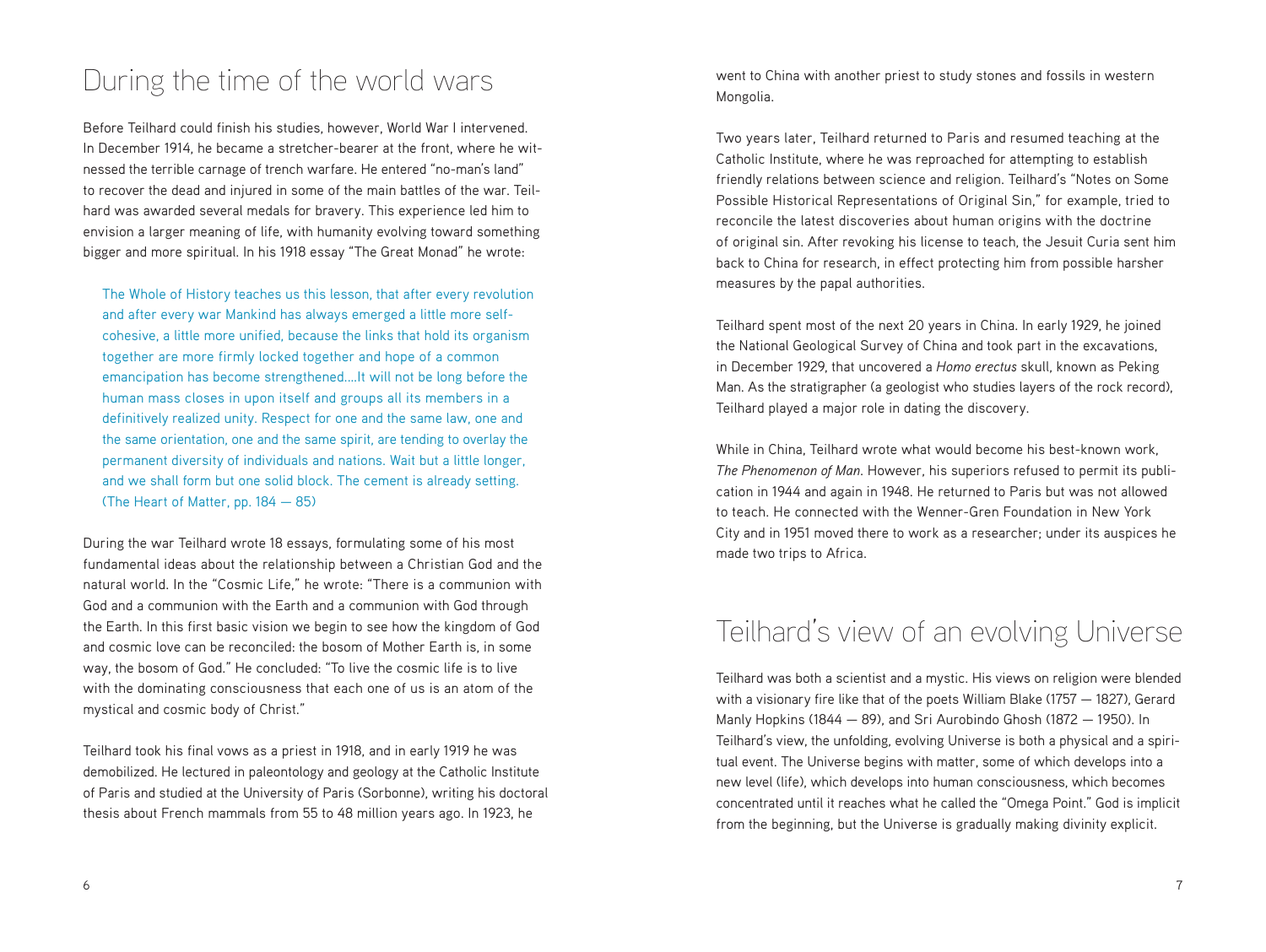Teilhard invented words to express his ideas, including noosphere (from the Greek word *noos*, for mind), which he used in a 1925 essay called "Hominization" — another word he invented to refer to human reflection/intelligence. The noosphere is a "thinking" sphere circling the Earth above the biosphere, which comprises human reflection, conscious souls, and love.

Teilhard explained that the Universe has a direction of increasing complexity and consciousness. He named the goal toward which the Universe is headed the "Omega Point, a Universe that has become God." The Omega Point exerts its force on everything; Teilhard describes it thus:

Because it contains and engenders consciousness, space-time is necessarily of a convergent nature. Accordingly its enormous layers, followed in the right direction, must somewhere ahead become involuted to a point we might call Omega, which fuses and consumes them integrally in itself. (The Phenomenon of Man, p. 259)

#### Final years and posthumous works

Teilhard lived his final years in New York City, residing at the Jesuit church of St. Ignatius and working for the Wenner-Gren Foundation. He died from a heart attack on Easter Sunday in 1955.

Teilhard was prolific: he wrote 11 volumes of scientific work, three books, and 200-plus essays. Many of his scientific papers were published during his lifetime, but the Church would not allow his religious or philosophical essays to be published until after his death. *The Phenomenon of Man* came out in 1955, and *The Divine Milieu* appeared in 1957. They were international best sellers and have been translated into 22 languages. In late 1957, the Holy Office withdrew Teilhard's books from seminary libraries and ordered they not be sold in Catholic bookstores. In 1962, the Vatican claimed that Teilhard's books contained "such ambiguities and indeed even serious errors, as to offend Catholic doctrine," without indicating what the errors were.

Now that decree and reprimand are largely forgotten. The Second Vatican Council (1962–68), led by Pope John XXIII and his successor Pope Paul VI, wanted, like Teilhard, to define the relationship of Christ to the Universe. Pope Benedict XVI made a general statement of praise in July 2009 for Teilhard's "great vision." Teilhard's ideas have inspired many Catholics as well as non-Catholics.

Admirers include American writer Flannery O'Connor, who took the title of her last collection of short stories, *Everything That Rises Must Converge* (1965), from Teilhard's essay "Omega Point," in which he wrote:

Remain true to yourself, but move ever upward toward greater consciousness and greater love! At the summit you will find yourselves united with all those who, from every direction, have made the same ascent. For everything that rises must converge.

But Teilhard's ideas continued to offend some theologians and some scientists as well. Scientists in general do not believe in evolution toward a goal or purpose (an idea known as orthogenesis or teleology). Peter Medawar, a Brazilian/British biologist, objected to Teilhard's attributing consciousness to matter. Harvard paleontologist Stephen Jay Gould suggested that Teilhard might have been involved in perpetrating the Piltdown hoax, in which bones discovered in Sussex, England, were presented as the so-called "missing link" between humans and apes. (Teilhard made followup investigations at the site; the discovery was questioned by a colleague of Teilhard's and definitively discredited in 1953, when radiometric dating showed the skull and jaw to have come from differing, not to mention relatively recent, times.)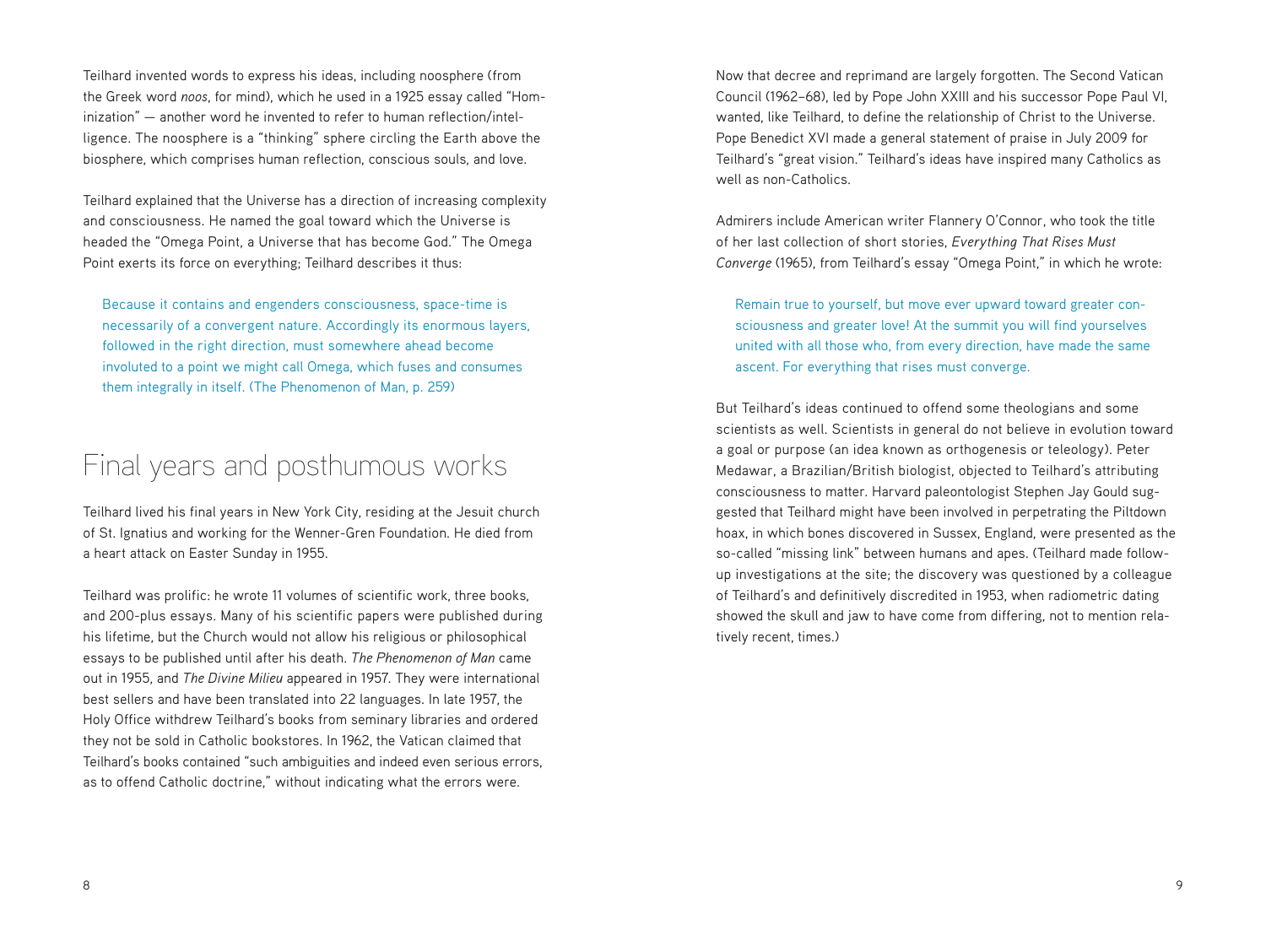### Teilhard and the information age

More recently Teilhard's ideas have attracted people in the technology world. To some, the Internet seems to have fulfilled his prophecy of a noosphere. As Jennifer Cobb Kreisberg wrote in *Wired* magazine in 1995:

Teilhard imagined a stage of evolution characterized by a complex membrane of information enveloping the globe and fueled by human consciousness. It sounds a little off-the-wall, until you think about the Net, that vast electronic web encircling the Earth, running point to point through a nerve-like constellation of wires. We live in an intertwined world of telephone lines, wireless satellite-based transmissions, and dedicated computer circuits that allow us to travel electronically from Des Moines to Delhi in the blink of an eye. Teilhard saw the Net coming more than half a century before it arrived.

A movement known as transhumanism wants to apply technology to overcome human limitations. Followers believe that computers and humans may combine to form a "super brain," or that computers may eventually exceed human brain capacity. Some transhumanists refer to that future time as the "Singularity." In his 2008 article "Teilhard de Chardin and Transhumanism," Eric Steinhart wrote that:

Teilhard de Chardin was among the first to give serious consideration to the future of human evolution.…[He] is almost certainly the first to describe the acceleration of technological progress to a singularity in which human intelligence will become super intelligence.

Teilhard challenged theologians to view their ideas in the perspective of evolution and challenged scientists to examine the ethical and spiritual implications of their knowledge. He fully affirmed cosmic and biological evolution and saw them as part of an even more encompassing spiritual evolution toward the goal of ultra-humans and complete divinity. This hypothesis still resonates for some as a way to place scientific fact within an overarching spiritual view of the cosmos, though most scientists today reject the notion that the Universe is moving toward some clear goal.

#### Sources

Cowell, Siôn. "The Man." British Teilhard Association. Accessed July 11, 2012. http://www.teilhard.org.uk/teilhard-de-chardin/noosphere/.

Grim, John, and Mary Evelyn Tucker. "Teilhard de Chardin: A Short Biography." American Teilhard Association. Accessed July 11, 2012. http://www.teilharddechardin.org/biography.html.

Gould, Stephen Jay. "Piltdown Revisited." *Natural History*, March 1979.

King, Ursula. *The Spirit of Fire: The Life and Vision of Teilhard de Chardin*. Maryknoll, NY: Orbis Books, 1996.

Kreisberg, Jennifer Cobb. "A Globe Clothing Itself with a Brain." *Wired* 3.06, June 1995. Accessed July 11, 2012. http://www.wired.com/wired/ archive/3.06/teilhard.html.

Medawar, Peter. Review of *The Phenomenon of Man.* 1961. Accessed July 11, 2012. http://cscs.umich.edu/~crshalizi/Medawar/ phenomenon-of-man.html

Russell, Miles. *Piltdown Man: The Secret Life of Charles Dawson and the World's Greatest Archeological Hoax*. Stroud, UK: Tempus Publishing, 2003.

Steinhard, Eric. "Teilhard de Chardin and Transhumanism." *Journal of Evolution and Technology*, 20 (December 2008): 1–22. Accessed July 11, 2012, from http://jetpress.org/v.20/steinhart.html.

Teilhard de Chardin, Pierre. *The Heart of Matter*. San Diego, New York, and London: Harvest Books (Harcourt), 1976.

Teilhard de Chardin, Pierre. *The Phenomenon of Man*. New York: Harper Perennial, 2008.